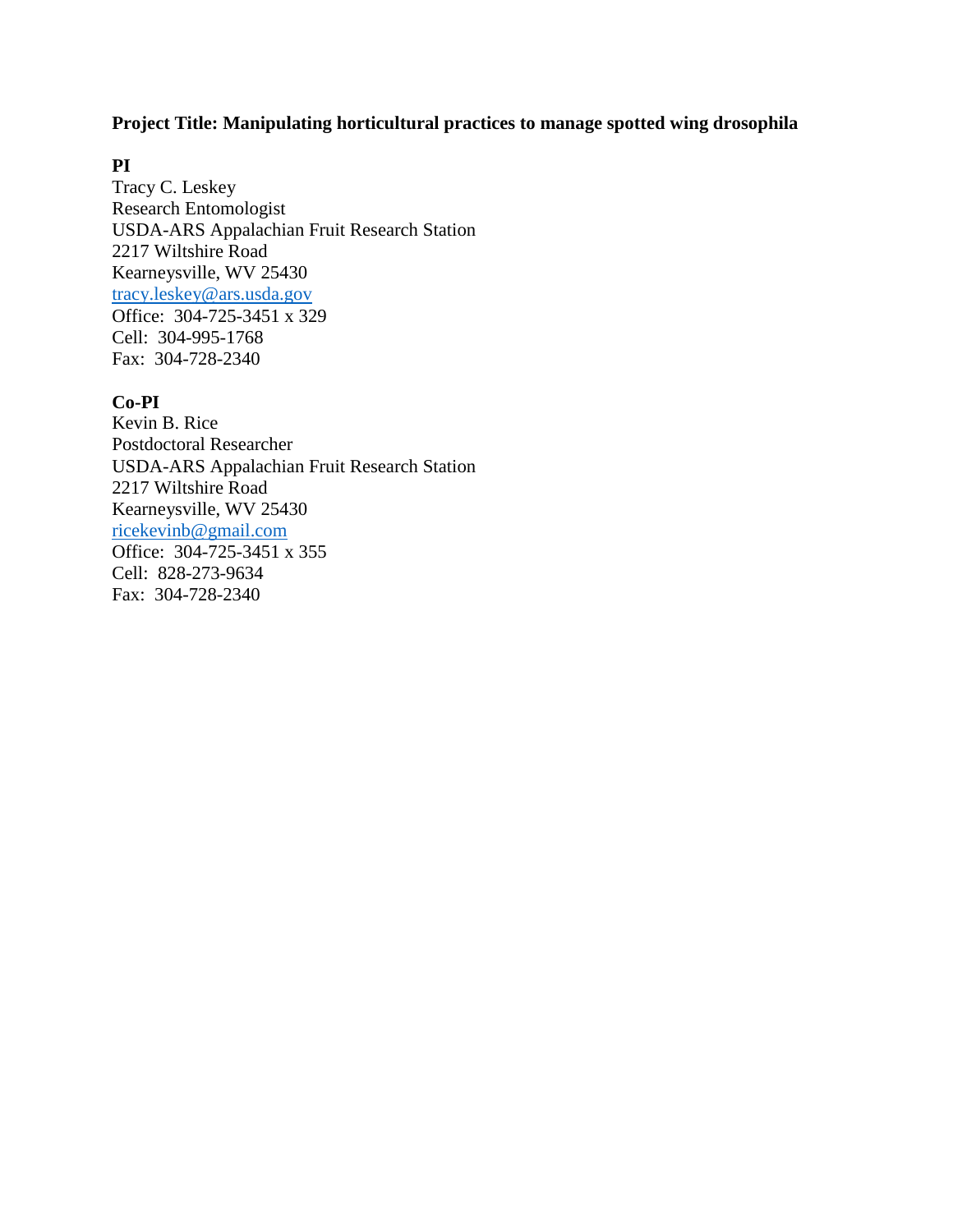**Rationale:** Spotted wing drosophila (SWD) represents a significant and real-time threat to the livelihood of raspberry and blackberry growers in the USA. SWD is a recently established invasive pest present in 45 states, decimating caneberries crop yield and quality. SWD attacks healthy, intact blueberries, caneberries, strawberries, and cherries by laying eggs in ripening fruit before harvest (Atallah et al. 2014). In the United States, total losses from SWD are estimated to potentially reach \$718 million annually (Walton 2013). Emerging maggots feed in the fruit causing rapid quality decline and consumer rejection. Low thresholds for damage and infestation in fresh markets and zero tolerance for infested fruit for exportation have led some growers to either cease production or begin applying weekly or semi-weekly preventative insecticide applications in the absence of sensitive monitoring tools (Beers et al. 2011, Bruck et al. 2011, Landolt et al. 2012, Lee et al. 2013). The current cost increase for controlling spotted wing



**Fig. 1. Sentinel stickycoated ripe raspberry used to capture foraging SWD adults**.

drosophila is \$183/acre (eFly Working Group 2012). This approach is not ecologically or economically sustainable. Alternative strategies for managing SWD in commercial small fruit operations that reduce the need for frequent insecticide applications, prevent outbreaks of secondary pests, and improve ecosystem services provided by beneficial arthropods are critically needed.

Fruit density can alter insect foraging behavior. The resource concentration hypothesis predicts pest abundance will increase with greater host plant density (Root 1973, Kareiva 1983). For instance, the apple maggot fly lays more eggs, and remains in host plants that have high fruit densities compared with plants with less fruit (Roitberg et al. 1982,

Roitberg and Prokopy 1984, Prokopy and

Roitberg 1984, 1987). Likewise, tarnished plant bug density increases with strawberry patch size (Rhainds and English-Loeb 2003). Therefore, cultural practices, such as fruit thinning that reduce the availability of ripe fruit in raspberry plots may reduce SWD infestation rates and total insecticide use.



Our preliminary studies suggest that the density of ripe fruit strongly influences SWD foraging behavior. When ripe fruit availability was low, the number of SWD captured on sentinel sticky-coated ripe raspberries (Fig. 1) was reduced, compared with high ripe fruit density (Fig. 2). We predict that maintaining Noting 1.0st, The The Waster, the instance plane of the overall efficacy of this low-input approach.<br>
Subgrading the availability of ripe fruit in raspberry<br>
plots may reduce SWD infestation rates and total<br>
insecticide us

**Fig. 2. Mean number of SWD captured in plots with high and low ripe fruit densities**.

low densities of ripe fruit via refined horticultural practices will reduce SWD population size in raspberries, increase the efficacy of management tactics, and decrease fruit infestation. Here we propose to examine the effect of ripe fruit density in combination with attracticidal spheres for